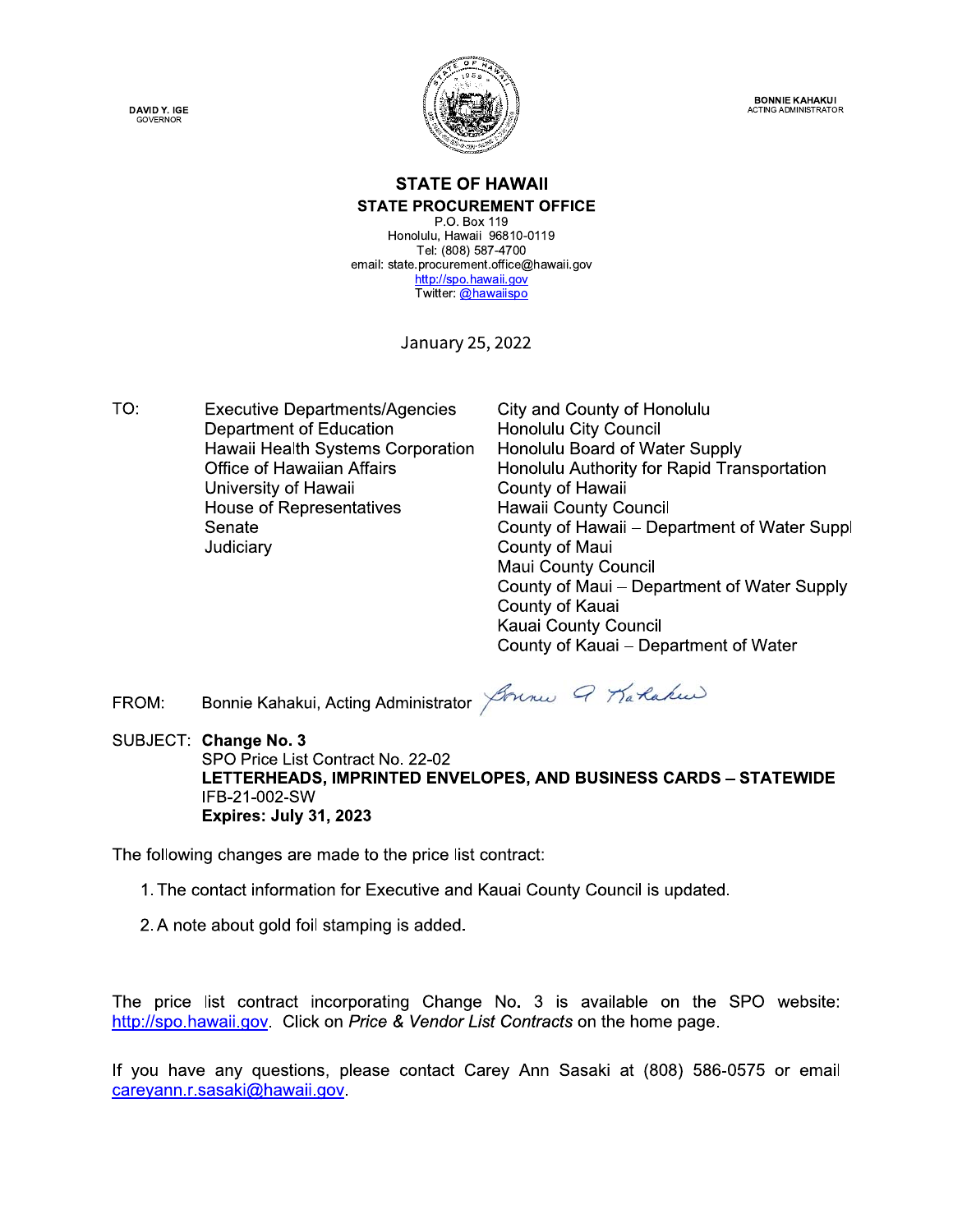# **WHERE TO FIND:**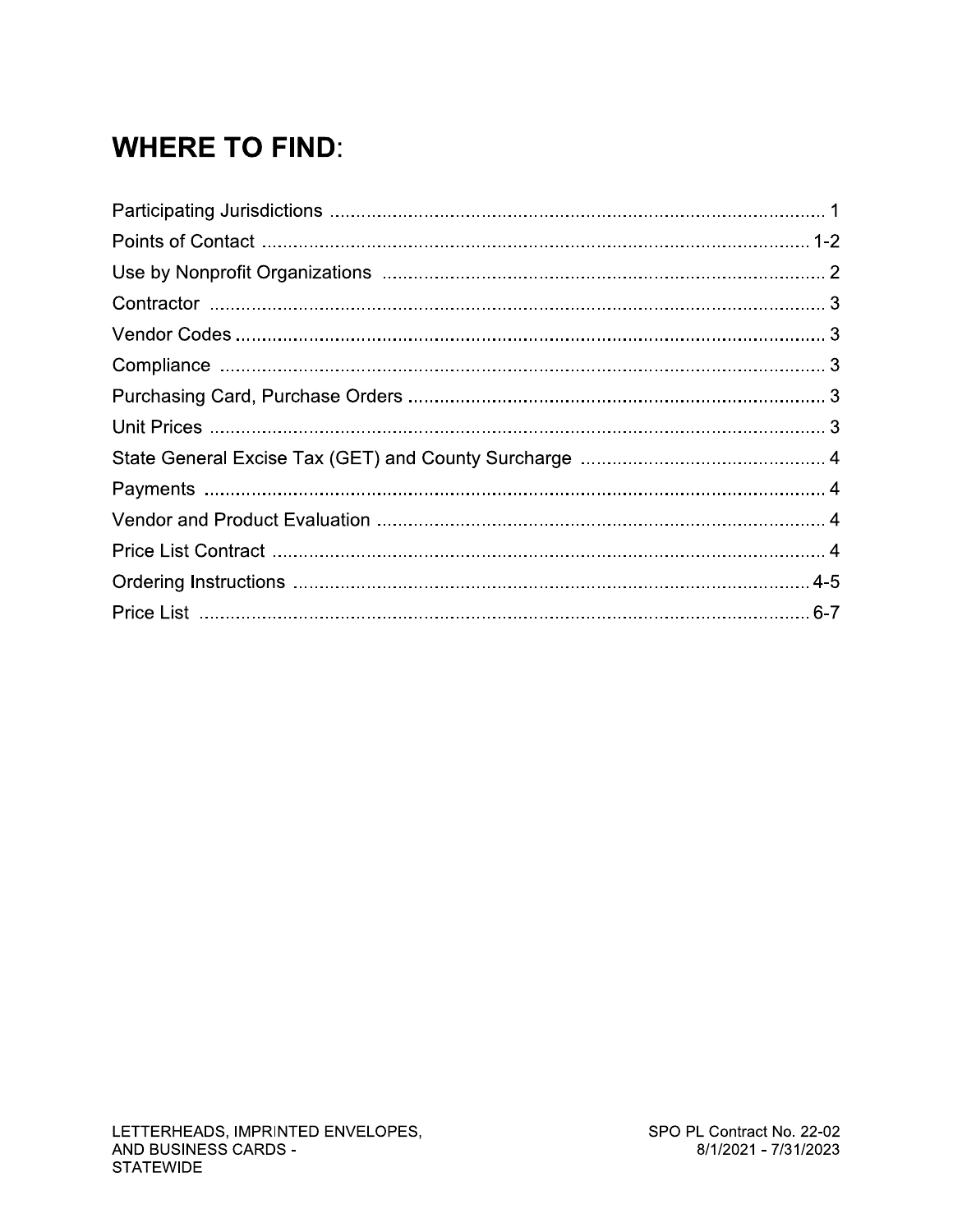## **STATE OF HAWAII STATE PROCUREMENT OFFICE**

#### **SPO Price List Contract No. 22-02**

Includes Change No. 3 Replaces SPO Price List Contract No. 01-15 Effective: 01/25/2022

#### *THIS SPO PRICE LIST CONTRACT IS FOR AUTHORIZED BUSINESS USE ONLY*

#### **LETTERHEADS, IMPRINTED ENVELOPES, AND BUSINESS CARDS - STATEWIDE** (IFB-21-002-SW) **August 1, 2021 to July 31, 2023**

**PARTICIPATING JURISDICTIONS** listed below have signed a cooperative agreement and/or a memorandum of agreement with the SPO and are authorized to utilize this price list contract.

| City and County of Honolulu (C&C Honolulu)                              |
|-------------------------------------------------------------------------|
| <b>Honolulu City Council</b>                                            |
| Hawaii Health Systems Corporation (HHSC) Honolulu Board of Water Supply |
| Honolulu Authority for Rapid Transportation (HART)                      |
| County of Hawaii                                                        |
| <b>Hawaii County Council</b>                                            |
| County of Hawaii - Department of Water Supply                           |
| County of Maui                                                          |
| <b>Maui County Council</b>                                              |
| County of Maui – Department of Water Supply                             |
| County of Kauai                                                         |
| <b>Kauai County Council</b>                                             |
|                                                                         |

The participating jurisdictions are not required, but may purchase from this price list contract, and requests for exception from the contract are not required. Participating jurisdictions are allowed to purchase from other contractors, however, HRS chapter 103D and the procurement rules apply to purchases using the applicable procurement method and its procedures, such as small purchases or competitive sealed bidding. The decision to use this contract or to solicit pricing from other sources will be at the discretion of the participating jurisdiction.

County of Kauai – Department of Water

**POINTS OF CONTACT.** Questions regarding the products listed, ordering, pricing, and status should be directed to the Contractor.

| <b>Jurisdiction</b>                      | <b>Name</b>                | <b>Phone</b>  | <b>FAX</b> | <b>E-mail</b>                                     |  |
|------------------------------------------|----------------------------|---------------|------------|---------------------------------------------------|--|
| Executive                                | Carey Ann Sasaki           |               |            | 586-0575 586-0570 careyann.r.sasaki@hawaii.gov    |  |
| <b>DOE</b> (Excludes Charter<br>Schools) | Procurement Staff          |               |            | 675-0130 675-0133 G-OFS-DOE-Procurement@k12.hi.us |  |
| <b>HHSC</b>                              | Nancy Delima               | 359-0994  N/A |            | ndelima@hhsc.org                                  |  |
| <b>OHA</b>                               | <b>Christopher Stanley</b> |               |            | 594-1833 594-1865 chriss@oha.org                  |  |
| UH                                       | lKarlee Hisashima          |               |            | 956-8687 956-2093 karlee@hawaii.edu               |  |

Procurement questions or concerns may be directed as follows: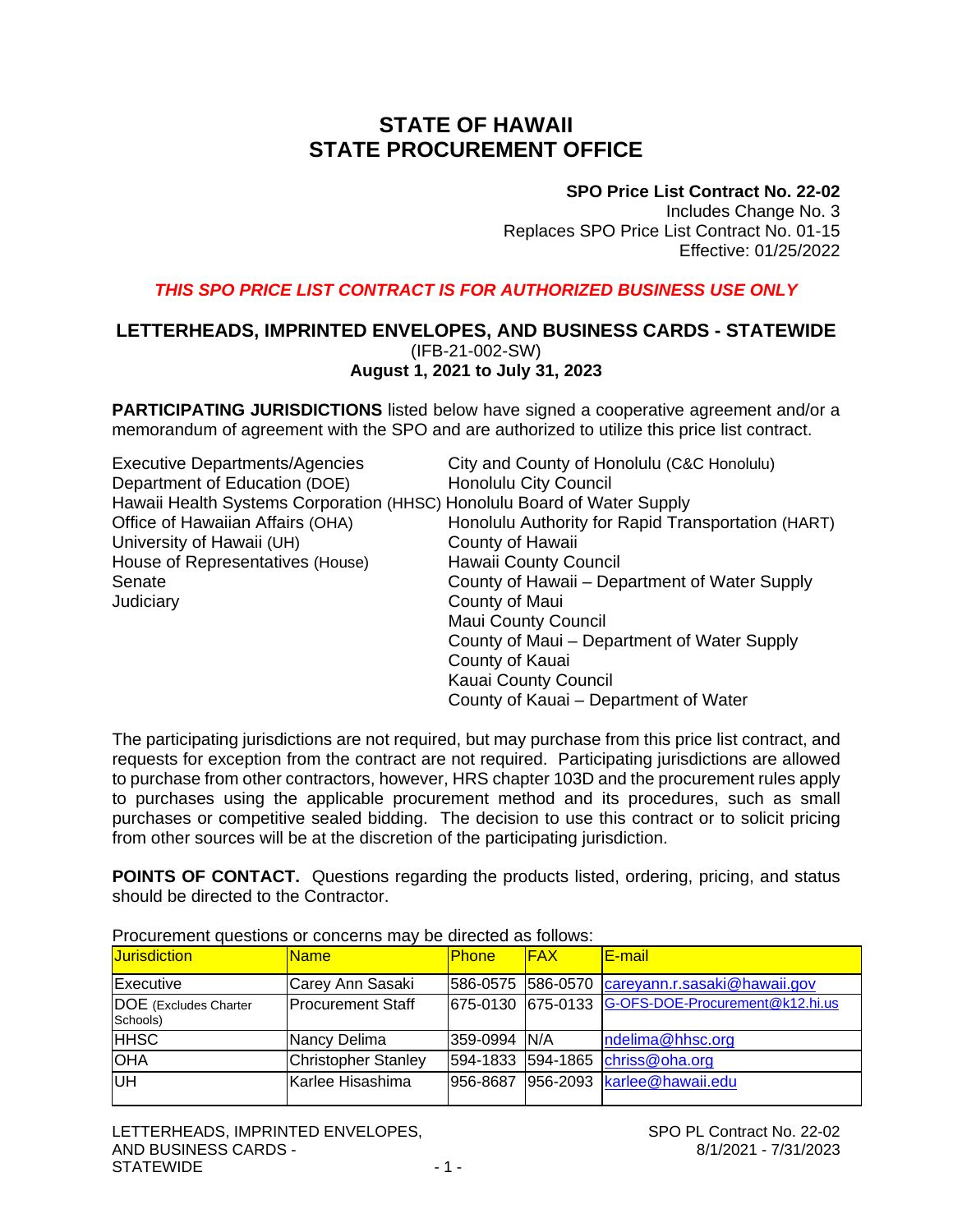| <b>Jurisdiction</b>                                       | <b>Name</b>                        | Phone                | <b>FAX</b>           | E-mail                                                  |
|-----------------------------------------------------------|------------------------------------|----------------------|----------------------|---------------------------------------------------------|
| <b>Public Charter School</b><br>Commission and<br>Schools | Danny Vasconcellos                 | 586-3775             | 586-3776             | danny.vasconcellos@spcsc.hawaii.gov                     |
| House                                                     | <b>Brian Takeshita</b>             | 586-6423             | 586-6401             | takeshita@capitol.hawaii.gov                            |
| Senate                                                    | Carol Taniguchi                    | 586-6720             | 586-6719             | c.taniguchi@capitol.hawaii.gov                          |
| Judiciary                                                 | <b>Tritia Cruz</b>                 | 538-5805             | 538-5802             | tritia.l.cruz@courts.hawaii.gov                         |
| C&C of Honolulu                                           | Procurement<br>Specialist          | 768-5535             | 768-3299             | bfspurchasing@honolulu.gov                              |
| Honolulu City Council                                     | Kendall Amazaki, Jr.               | 768-0584             | N/A                  | kamazaki@honolulu.gov                                   |
|                                                           | <b>Nanette Saito</b>               | 768-5085             | 768-5011             | nsaito@honolulu.gov                                     |
| Honolulu Board of<br><b>Water Supply</b>                  | <b>Procurement Office</b>          | 748-5071             | N/A                  | fn procurement@hbws.org                                 |
| <b>HART</b>                                               | Dean Matro                         | 768-6246             |                      | dean.matro@honolulu.gov                                 |
| County of Hawaii                                          | Diane Nakagawa                     | 961-8440             | N/A                  | diane.nakagawa@hawaiicounty.gov                         |
| Hawaii County Council                                     | Diane Nakagawa                     | 961-8440             | N/A                  | diane.nakagawa@hawaiicounty.gov                         |
| County of Hawaii-<br>Department of Water<br>Supply        | Ka'iulani L.<br>Matsumoto          | 961-8050<br>ext. 224 | 961-8657             | kmatsumoto@hawaiidws.org                                |
| County of Maui                                            | Jared Masuda                       | 463-3816             | N/A                  | jared.masuda@co.maui.hi.us                              |
| Maui County Council                                       | Marlene Rebugio                    | 270-7838             | N/A                  | marlene.rebugio@mauicounty.us                           |
| County of Maui-<br>Department of Water<br>Supply          | Kenneth L. Bissen<br>Holly Perdido | 270-7684<br>270-7684 | 270-7136<br>270-7136 | ken.bissen@co.maui.hi.us<br>holly.perdido@co.maui.hi.us |
| County of Kauai                                           | <b>Ernest Barreira</b>             | 241-4295             | 241-6297             | ebarreira@kauai.gov                                     |
| Kauai County Council                                      | Codie Tabalba<br><b>Scott Sato</b> | 241-4193<br>241-4810 | 241-6349<br>241-6349 | ctabalba@kauai.gov<br>ssato@kauai.gov                   |
| County of Kauai-<br>Department of Water                   | Marcelino Soliz                    | 245-5470             | 245-5813             | msoliz@kauaiwater.org                                   |

USE OF THIS PRICE LIST CONTRACT BY NONPROFIT ORGANIZATIONS. Pursuant to HRS §103D-804, nonprofit organizations with current purchase of service contracts (HRS chapter 103F) have been invited to participate in the SPO price and vendor list contracts.

A listing of these nonprofit organizations is available at the SPO website: http://spo.hawaii.gov. Click on For Vendors > Non-Profits > Cooperative Purchasing Program > View the list of qualifying nonprofits eligible to participate in cooperative purchasing.

If a nonprofit wishes to purchase from an SPO price or vendor list contract, the nonprofit must obtain approval from each Contractor (participation must be mutually agreed upon, for example). A Contractor may choose to deny participation by a nonprofit. However, if a nonprofit and Contractor mutually agree to this arrangement, it is understood that the nonprofit will retain its right to purchase from other than an SPO price list Contractor(s).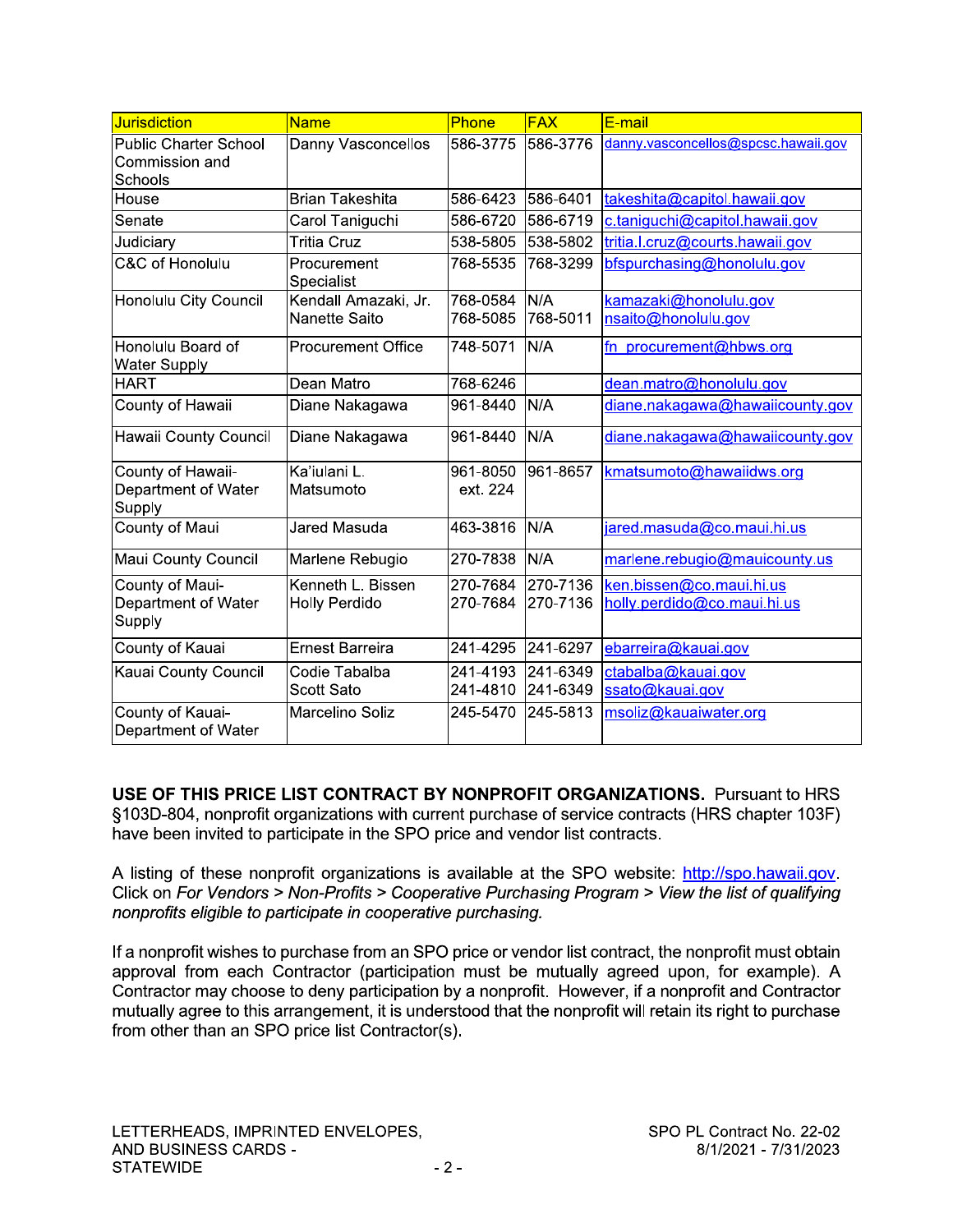**CONTRACTOR.** The following Contractor is authorized to provide Letterheads, Imprinted Envelopes, and Business Cards to the State of Hawaii under SPO PL Contract No. 22-02.

#### EMSS, Inc.

**Business Address:** 98-746 Kuahao Place Pearl City, HI 96782

Customer Service Phone: (808) 836-3775 Fax: (808) 836-4696 Email: info@emsshi.com

**Remittance Address:** Same as business address

**VENDOR CODES** for annotation on purchase orders are obtainable from the Alphabetical Vendor Edit Table available at your department's fiscal office. Agencies are cautioned that the remittance address on an invoice may be different from the address of the vendor code annotated on the purchase order.

**COMPLIANCE PURSUANT TO HRS §103D-310(c).** Prior to awarding this contract, the SPO verified compliance of the Contractor(s) named in the SPO Price List Contract No. 22-02. No further compliance verification is required prior to issuing a contract, purchase order or pCard payment when utilizing this contract.

PURCHASING CARD (pCard). The State of Hawaii Purchasing Card (pCard) is required to be used by the Executive department/agencies, excluding the DOE, HHSC, OHA, and UH, for orders totaling less than \$2,500. For purchases of \$2,500 or more, agencies may use the pCard, subject to its credit limit, or issue a purchase order.

**PURCHASE ORDERS** may be issued for purchases of \$2,500 or more and for Contractor who either do not accept the pCard, set minimum order requirements before accepting the pCard for payment, or who charge its customers a transaction fee for the usage.

SPO PL Contract No. 22-02 will be typed on purchase orders issued against this price list contract. For pCard purchases, the SPO PL Contract No. 22-02 shall be notated on the appropriate transaction document.

**UNIT PRICES** include delivery to destination and all other costs except the State General Excise Tax (GET). Agencies are advised to add the tax amount to their purchase order total.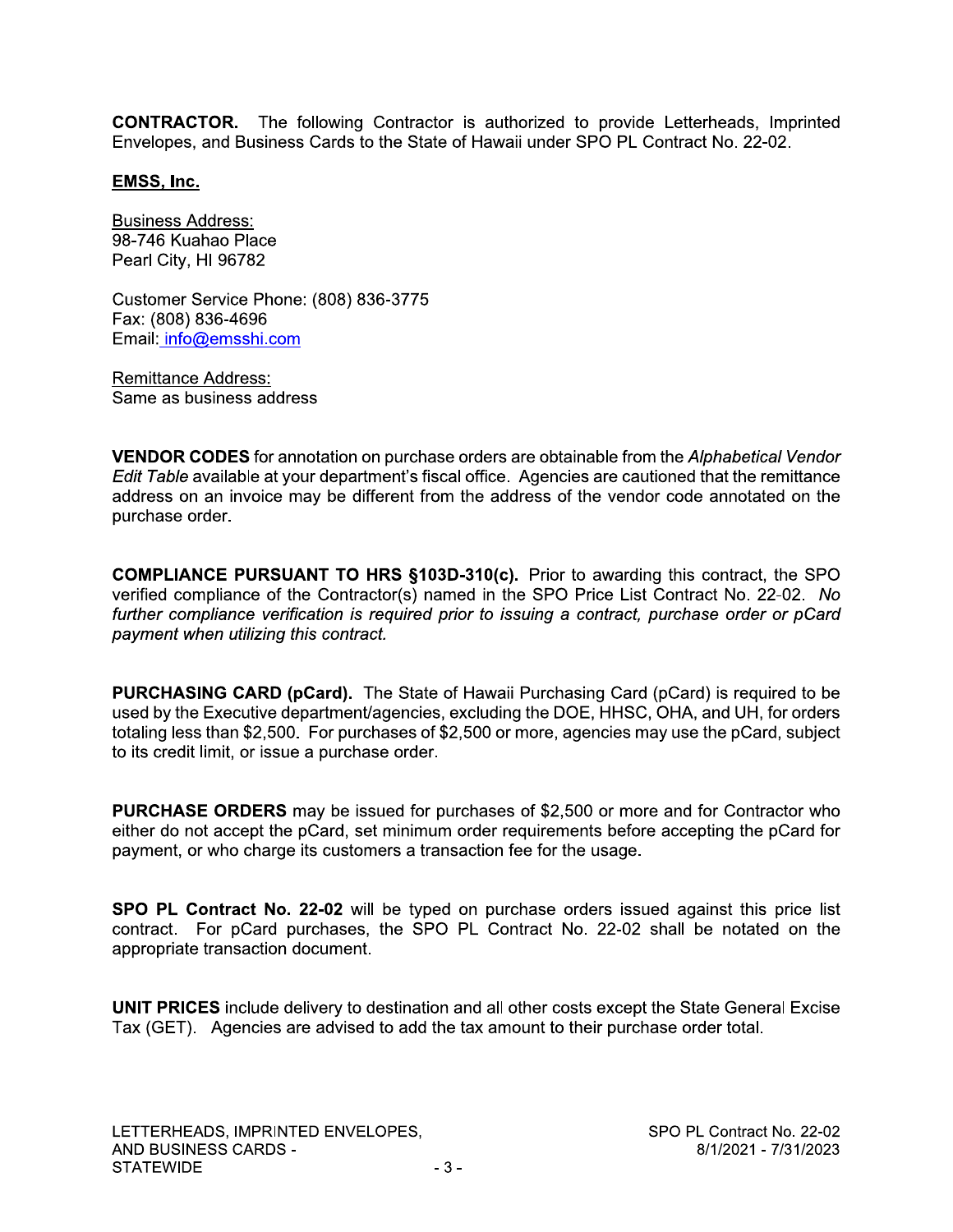STATE GENERAL EXCISE TAX (GET) AND COUNTY SURCHARGE shall not exceed the following rates if seller elects to pass on the charges to its customers.

| <b>COUNTY</b>                                      | <b>COUNTY</b><br><b>SURCHARGE</b><br><b>TAX RATE</b> | <b>STATE</b><br><b>GET</b> | <b>ON</b><br><b>TAX</b><br><b>RATE</b> | <b>MAX PASS- EXPIRATION DATE</b><br><b>SURCHARGE</b><br><b>OF</b><br><b>TAX RATE</b> |
|----------------------------------------------------|------------------------------------------------------|----------------------------|----------------------------------------|--------------------------------------------------------------------------------------|
| <b>C&amp;C OF HONOLULU</b>                         | 0.50%                                                | 4.0%                       | 4.7120%                                | 12/31/2030                                                                           |
| <b>HAWAII</b>                                      | 0.50%                                                | 4.0%                       | 4.7120%                                | 12/31/2030                                                                           |
| COUNTY OF MAUI<br>(including Molokai and<br>Lanai) | $0.0\%$                                              | 4.0%                       | 4.1666%                                | No county surcharge                                                                  |
| <b>KAUAI</b>                                       | 0.50%                                                | 4.0%                       | 4.7120%                                | 12/31/2030                                                                           |

The GET or use tax and county surcharge may be added to the invoice as a separate line item and shall not exceed the current max pass-on tax rate(s) for each island.

County surcharges on state general excise (GE) tax or Use tax may be visibly passed on but is not required. For more information on county surcharges and the max pass-on tax rate, please visit the Department of Taxation's website at http://tax.hawaii.gov/geninfo/countysurcharge.

**PAYMENTS** are to be made to the remittance address of the Contractor(s). HRS §103-10, HRS, provides that the State shall have thirty (30) calendar days after receipt of invoice or satisfactory completion of contract to make payment. Payments may also be made via pCard.

VENDOR AND PRODUCT EVALUATION. Form SPO-012, Evaluation: Vendor or Product, for the purpose of addressing concerns on this price list contract, is available to agencies at the SPO website: http://spo.hawaii.gov. Click on Forms on the home page.

PRICE LIST CONTRACT AVAILABLE ON THE INTERNET at the SPO website: http://spo.hawaii.gov. Click on Price & Vendor List Contracts on the home page.

#### **ORDERING INSTRUCTIONS**

**ORDERING** on a timely basis is the responsibility of each agency. Orders shall be issued on an as-needed basis during the price list contract period, and will use either the pCard or purchase order when placing order(s). Contractor is not obligated to accept any order received after the contract expiration date, however, Contractor shall fill timely orders for which delivery may extend beyond the expiration date. Agencies shall not issue purchase orders specifying delivery after the price list contract expiration date.

**Contact** Customer Service Phone: (808) 836-3775 Fax: (808) 836-4696 Email: info@emsshi.com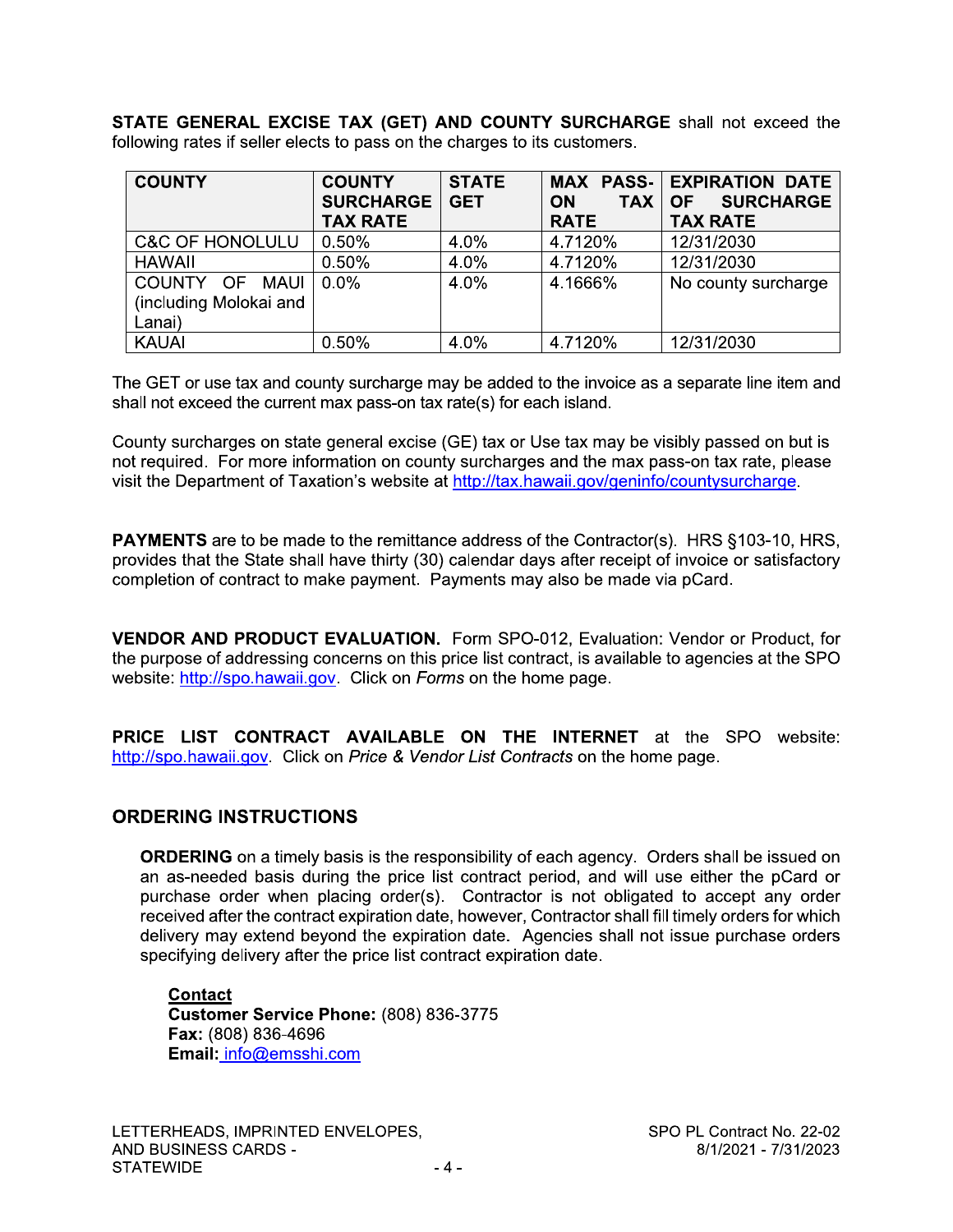**PRINTING** will be in accordance with samples provided by the ordering agency.

**PROOFS** must be approved by each ordering agency before final run-off. Contractor shall contact each ordering agency to arrange for proof approvals.

**DELIVERIES** by the contractor shall be delivered to ordering agency within ten (10) working days from receipt of signed approval of the Final Proof.

Contractor shall make shipment to the ordering agency designated on the order. On orders where the delivery address is not stated, the Contractor shall contact the appropriate ordering agency to obtain the delivery address.

All orders shall be shipped the most economical method and price will be all-inclusive.

Agencies are advised to inspect the merchandise delivered. Any products damaged, defective or spoiled will not be accepted by the ordering agencies and the Contractor shall be responsible for replacing them.

Prior to shipment, the Contractor shall contact the appropriate ordering agency to coordinate the delivery arrangements.

Should the contractor fail or delay in the completion of delivery in accordance with the terms of the contract and the State finds it necessary to buy said Letterheads, Imprinted Envelopes, and Business Cards from another supplier at emergency or premium cost, the State shall have the right to assess the entire cost thereof to the Contractor.

**EXPEDITED DELIVERY** shall be delivered to the ordering agency within five (5) working days from receipt of Final Proof at an additional cost as shown on the pricelist on pages 6-7.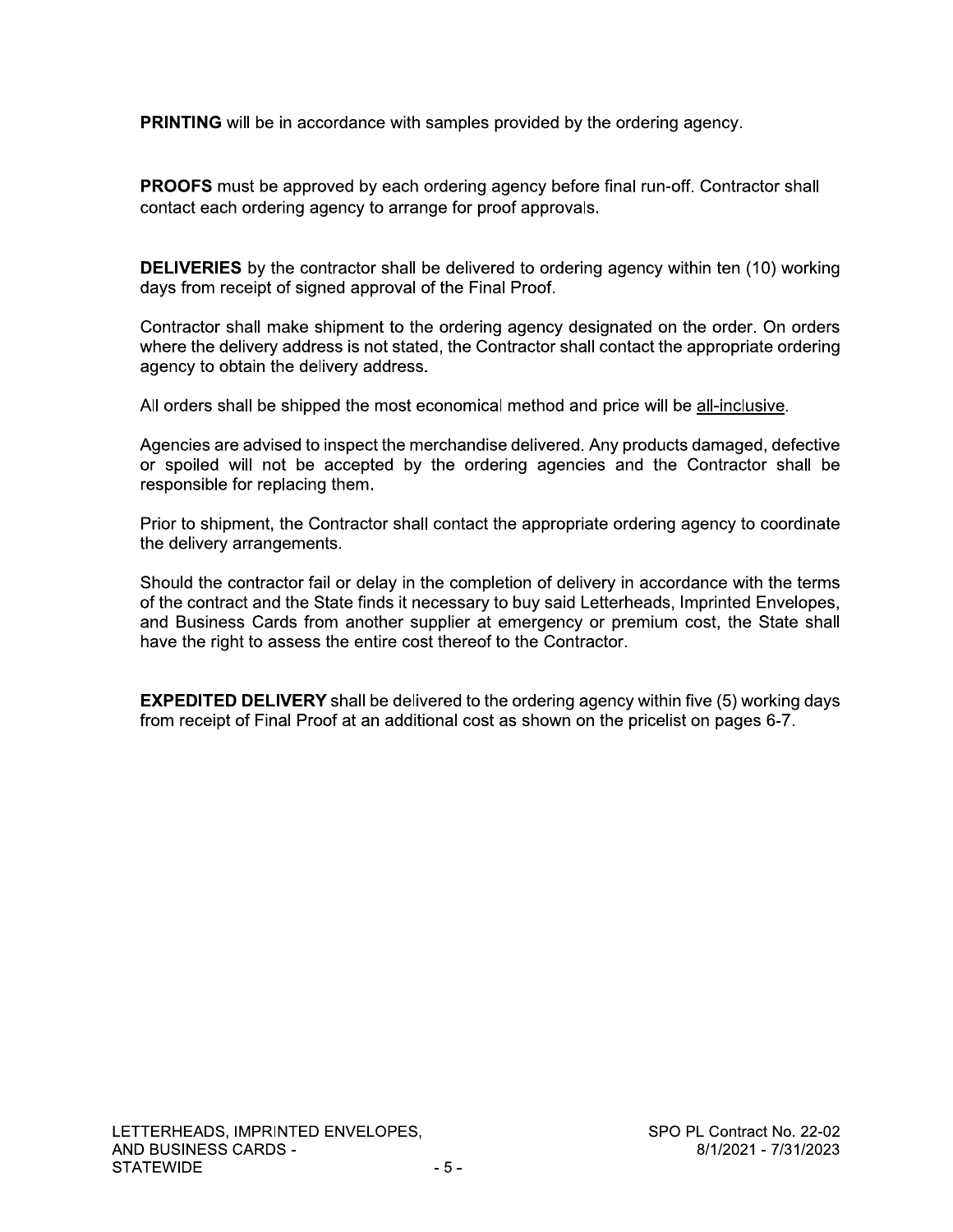#### **PRICE LIST**

#### **Group A**

| <b>Item</b>                                                                         | <b>Description - Letterheads</b>                                        | Price per 500 |             |  |  |  |
|-------------------------------------------------------------------------------------|-------------------------------------------------------------------------|---------------|-------------|--|--|--|
|                                                                                     |                                                                         |               |             |  |  |  |
| $\overline{A}$                                                                      | 8-1/2" X 11, 24 lb., White Wove                                         | \$59.28       | /box        |  |  |  |
| <b>Additional Charges:</b>                                                          |                                                                         |               |             |  |  |  |
|                                                                                     | 8-1/2" X 11, 24 lb., White Wove with State seal with Gold foil stamping | \$82.08       | <u>/box</u> |  |  |  |
|                                                                                     | 8-1/2" X 11, 24 lb., White Wove with State seal with Color ink          | \$69.92       | <u>/box</u> |  |  |  |
| <b>*Expedited Delivery Charge</b><br>\$25.00<br>Deskesina: EOO Latterbeeds non berr |                                                                         |               |             |  |  |  |

Packaging: 500 Letterheads per box

### **Group B**

| <b>Item</b>  | <b>Description - Imprinted Envelopes</b>                                                                                                                                                           | Price per 500  |             |  |
|--------------|----------------------------------------------------------------------------------------------------------------------------------------------------------------------------------------------------|----------------|-------------|--|
|              |                                                                                                                                                                                                    |                |             |  |
| B            | Size 6-3/4, 3-5/8" x 6-1/2", 24 lb., white wove                                                                                                                                                    | \$56.24        | <u>/box</u> |  |
| $\mathsf{C}$ | Size 9, 3-7/8" x 8-7/8", 24 lb., white wove                                                                                                                                                        | \$68.40        | <u>/box</u> |  |
| D            | Size 10, 4-1/8" x 9-1/2", regular, 24 lb., white wove                                                                                                                                              | \$54.72        | <u>/box</u> |  |
| E            | Size 10, 4-1/8" x 9-1/2", window, 24 lb., white wove,<br>Single window is 1-1/8" $\times$ 4-1/2", positioned 1/2" from the<br>bottom and 7/8" from the left edge of the envelope                   | \$57.76        | /box        |  |
| F            | Size 10, $4-1/8$ " x $9-1/2$ ", window, 24 lb., security lined, white<br>wove,<br>Single window is 1-1/8" x 4-1/2", positioned 1/2" from the<br>bottom and 7/8" from the left edge of the envelope | <u>\$60.80</u> | <u>/box</u> |  |
|              | <b>*Expedited Delivery Charge</b><br>Packaging: 500 Imprinted Envelopes per box                                                                                                                    | \$25.00        |             |  |

Packaging: 500 imprinted Envelopes per box